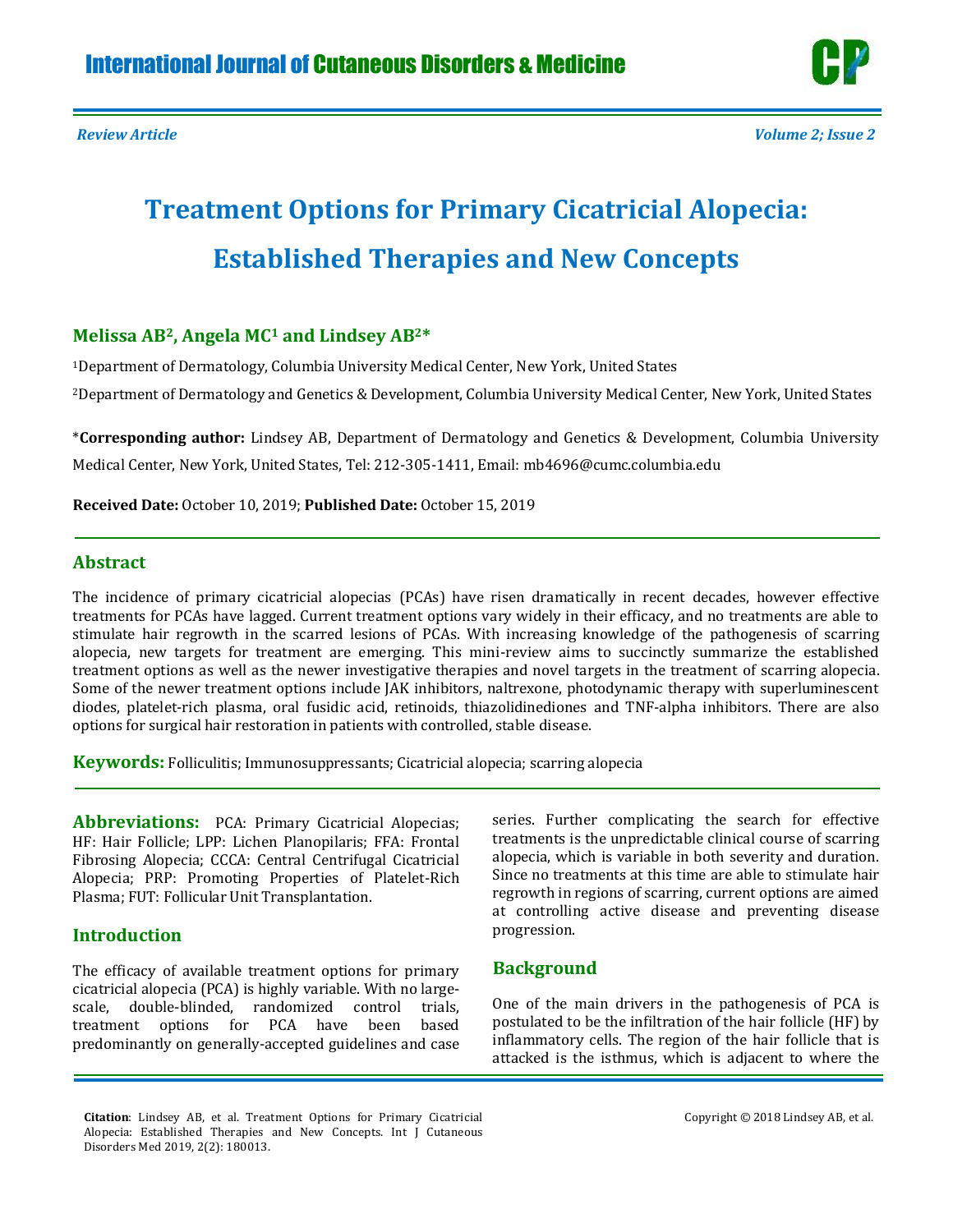epithelial hair follicle stem cells, located within the bulge, reside. This attack results in loss of the HF stem cells and eventual fibrosis of the follicle, leading to permanent, irreversible alopecia. This review will focus on primary cicatricial alopecia, which can be further subdivided based on the specific type of inflammatory infiltrate found around the hair follicle – lymphocytic, neutrophilic and mixed type. Lymphocytic PCAs include lichen planopilaris (LPP), frontal fibrosing alopecia (FFA), central centrifugal cicatricial alopecia (CCCA), pseudopelade of Brocq, discoid lupus and Graham-Little syndrome. Neutrophilic PCAs include folliculitis decalvans, tufted folliculitis and dissecting cellulitis. Mixed type PCAs are folliculitis keloidalis, folliculitis necrotica and erosive pustular dermatosis.

As a general overview, treatment for neutrophilic type PCAs, such as folliculitis decalvans and dissecting cellulitis, tends to focus on antibiotics and isotretinoin (respectively), while the mainstays for treatment of lymphocytic types of PCA have been combination therapy with corticosteroids, immunosuppressants and systemic anti-inflammatories. Therapies for the subcategory of mixed type cicatrical alopecia include the usual antiinflammatories and antimicrobials. Clinicians often add topical minoxidil to the treatment regimen in an effort to stimulate hair growth from remaining unscarred hair follicles.

# **Methods**

A literature search was conducted using the US National Library of Medicine National Institute of Health PubMed database in September of 2019. A total of 104 articles were reviewed, consisting of case studies, reviews, retrospective studies, small open-label trials and primary studies. Of the reviewed literature, 27 articles were classified as reviews, 39 as research and 38 as cases. No large-scale, double-blinded, randomized control trials were found. Publications originally in English and those with an English translation were included. MeSH terms used in the literature search included primary cicatricial alopecia, cicatricial alopecia, scarring alopecia, lichen planopilaris, frontal fibrosing alopecia, central centrifugal cicatricial alopecia, novel and treatment.

## **Established, consensus treatment options**

Treatment of PCAs has been historically difficult. Evidence for the current treatment options comes from consensus guidelines and retrospective studies, case reports and case series. Additionally, assessment of treatment responses is not standardized, and there are varying methods used across the existing publications. The following medications have been used with varying degrees of success in primary cicatricial alopecia, and all are widely regarded as acceptable options for treatment.

## **Corticosteroids**

Corticosteroids have long been a mainstay in the treatment of PCA. They are used as topical treatment, intralesional injections, and systemic therapy. Topical steroids vary largely by strength, potency, and formulation. Intralesional injection is usually triamcinolone. A typical choice for systemic use is prednisone or prednisolone. For lymphocytic PCAs, specifically lichen planopilaris (LPP), first line therapy is generally recognized as topical and intralesional corticosteroids.

## **Antibiotics**

#### **Tetracyclines**

The tetracyclines, specifically minocycline and doxycycline, have anti-inflammatory properties which make them useful in treating PCA.

#### **Non-tetracyclines**

The non-tetracycline antibiotics – such as rifampicin, clindamycin, cephalosporins, ciprofloxacin, SMX-TMP and erythromycin – are a treatment staple of neutrophilic PCA.

## **Topical antibiotics**

Antibiotics with a topical formulation include clindamycin, erythromycin and mupirocin. They are used mostly for neutrophilic PCA. When used in combination with topical corticosteroids and oral antibiotics, topical antibiotics are the most effective treatment for neutrophilic cicatricial alopecia [1].

#### **Antimalarials**

Hydroxychloroquine is an antibiotic derived from quinine and was originally used to treat malaria. It came into favor as a treatment for PCA in the mid 2000's because of its anti-inflammatory properties. Response rates in PCA are variable and caution must be exercised when using this drug as it is known to cause dose-dependent retinal toxicity.

## **Immunomodulators**

#### **Systemic immunomodulators**

Immunosuppressants such as cyclosporine, methotrexate, mycophenolate mofetil seem to be one of the more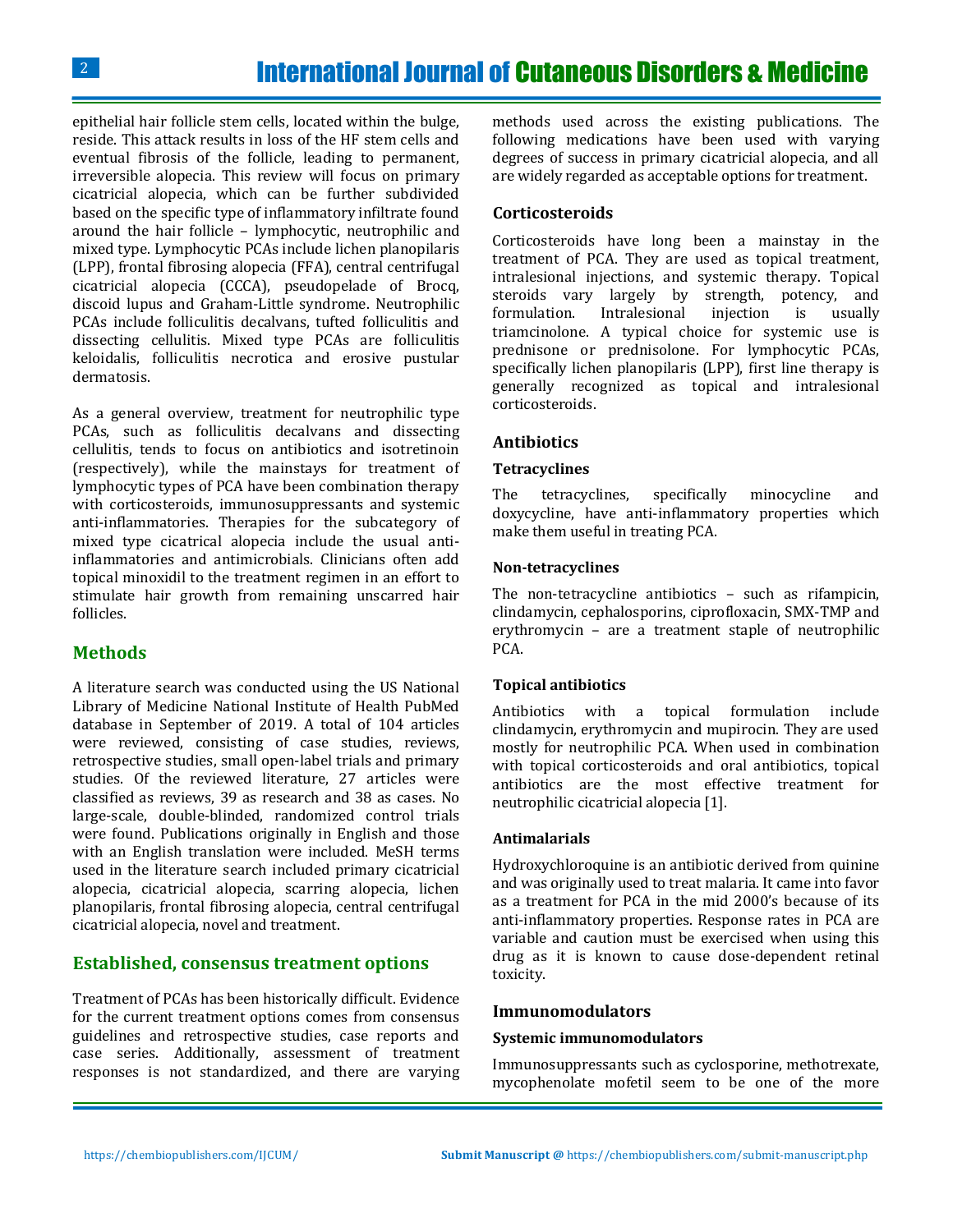effective classes of PCA treatments [2]. One of the few randomized control trials (n=29) in the literature shows that methotrexate is more effective than hydroxychloroquine in patients with classic refractory LPP, as measured by decreased disease activity index (LPPAI) and reported alleviation of symptoms [3]. Additionally, a recent retrospective review looked at efficacy of the most widely accepted treatments in LPP and found methotrexate to be the most effective as a monotherapy, with a response rate as high as 87.5% [4].

## **Topical immunomodulators**

Calcineurin inhibitors include tacrolimus and pimecrolimus. These drugs are typically used as adjunctive therapy since tacrolimus has been reported to have relatively poor efficacy as monotherapy, which is likely due to low penetration of the topical formulation [4- 6].

## **Hormonal modulators**

Frontal fibrosing alopecia (FFA), a subtype of lymphocytic PCA, is seen mostly in postmenopausal women and is postulated to be hormonally-driven, at least in part [7]. As such, it is not surprising that 5-alpha reductase inhibitors, such as finasteride and dutasteride, are often used to treat FFA. These drugs seem to be the most effective treatment for FFA, despite their limited efficacy in female androgenetic alopecia [8,9].

## **Narrow band UV light**

UV light, specifically 308 nm wavelength ultraviolet-B light delivered via an excimer laser, has been shown to decrease signs of inflammation in LPP patients [10,11], and is usually used as an adjunct therapy.

## **New concepts and novel treatment targets**

The new concepts in PCA treatment include drugs, light devices, autologous biological therapy (such as PRP), and surgical innovations. In recent years, certain cell populations have been implicated in the pathogenesis of PCA that make up the inflammatory milieu surrounding affected hair follicles. This knowledge on the molecular and cellular level is important because it informs potential targets for therapy. The following targets are the result of recent research elucidating the specific inflammatory and pathogenetic pathways of PCAs.

## **Janus kinase inhibitors**

Upregulation of interferon and Janus Kinase signaling pathways is thought to be a critical step in the

pathogenesis of LPP [12,13]; therefore we theorized that JAK inhibitors, such as the pan-JAK inhibitor tofacitinib, may successfully attenuate active disease and halt progression. We recently tested this concept in a pilot study of 10 patients with LPP, eight of which experienced clinical improvement and decreased LPPAI scores [14].

## **Naltrexone**

Naltrexone, an opioid antagonist that boasts antiinflammatory properties [15], is currently being used in the treatment of a range of cutaneous disorders and autoimmune diseases [16]. In these applications, naltrexone is typically given at a low dose (<5 mg). The disease-modulating effects of low-dose naltrexone are thought to occur by increasing anti-inflammatory endogenous opioids like beta-endorphins [17,18], blocking tumor necrosis factor-alpha [19], and enhancing the phagocytic function of macrophages [20]. Naltrexone may be especially beneficial in conditions that affect stem cells, like PCA, since there are opioid receptors on stem cells in the skin [21,22]. A recent case series details four patients who were given low dose naltrexone daily as adjunct therapy for LPP. All patients saw improvement of symptoms and/or reduction of clinical evidence of disease after adding the naltrexone [23]. There may also be utility for topical naltrexone in the setting of PCA for the purpose of symptom control, as 1% naltrexone cream has been effective in alleviating pruritus [24].

## **Oral fusidic acid**

While the use of topical fusidic acid is widely accepted as part of a treatment regimen for folliculitis decalvans, recently fusidic acid was used as mono-oral therapy in a folliculitis decalvans patient (who was also given topical betamethasone, salicylic acid and azelaic acid) with clinical improvement and hair regrowth around the periphery of lesional sites [25].

## **Retinoids**

Oral retinoids have successfully treated lichen planus [26,27], and therefore it is a logical extension for oral retinoids to be used successfully in FFA and LPP [28-30], since they may be part of the disease spectrum of lichen planus. An uncommon variant of LPP that includes involvement of the face  $\sim$  20% of LPP patients have facial lesions [31]), has also been treated with isotretinoin [32]. Mechanistically, retinoids may be effective in PCA both due to their anti-inflammatory properties as well as their role as PPAR-gamma agonists [33]. While retinoids can be effective, they can also cause hair shedding via telogen effluvium, which is understandably concerning for hair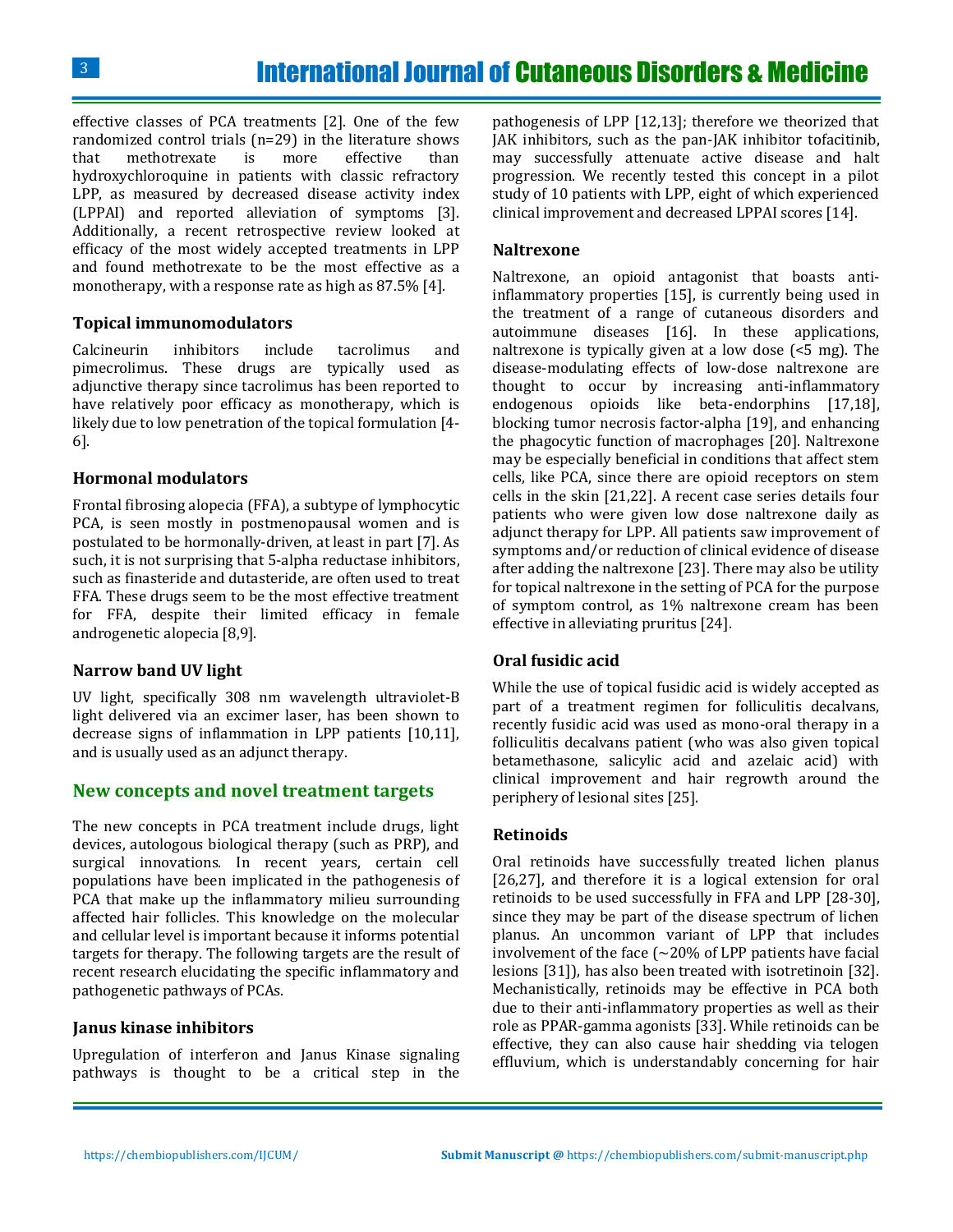loss patients [34]. The risk of shedding is highest with the oral retinoid acitretin.

## **PPAR-ɣ agonists, thiazolidinediones**

Early gene expression studies in LPP patients demonstrated evidence of decreased PPAR-ɣ pathway signaling, leading to altered lipid metabolism and aberrant function of sebaceous glands. Since the first case report in 2009, there have been numerous follow up trials demonstrating that LPP responds to the thiazolidinedione, pioglitazone, with up to 72% of patients seeing marked improvement and some patients experiencing complete remission [35-39]. The effects of pioglitazone are dose-dependent, as are its side effects, which increase as cumulative dose increases.

#### **TNF-alpha inhibitors**

Tumor necrosis factor-alpha inhibitors have proven useful in the neutrophilic PCA folliculitis decalavans. Infliximab has been used successfully in refractory disease without evidence of recurrence even at one year follow up [40]. Adalimumab has also been successful in inducing remission in folliculitis decalvans that had not responded to any previous therapy. While the most success for TNF-alpha inhibitors has been in treating folliculitis decalvans, there is also one report of a patient with LPP who experienced reduction in disease activity after being treated with adalimumab [41].

#### **Superluminescent diodes (sLED)**

A type of photobiomodulation therapy utilizing lightemitting diodes, called superluminescent diodes, was recently evaluated as an adjuvant therapy in patients with scarring alopecia [42,43]. Patients reported decreased symptoms such as itching and burning, reduction of LPPAI and FFASS disease scoring indices, and decreased inflammation coupled with increased number of thick hairs on trichoscopic exam.

#### **Platelet-rich plasma**

Due to the theoretical anti-inflammatory and growthpromoting properties of platelet-rich plasma (PRP), it is a popular but controversial topic in many areas of medicine, including hair loss. Most of the literature focuses on PRP in androgenetic alopecia, but there are a small number of cases reported outlining the use of PRP in the setting of PCA. Platelet-rich plasma administration has been successfully used as adjunct treatment in LPP, CCCA and FFA [44-47]. A recent case report demonstrates the efficacy of PRP as an adjunct therapy in refractory FFA of not only the hairline, but the eyebrows as well [47]. Although the evaluation of PRP in PCAs is preliminary, the few cases that are reported in the literature are promising.

#### **Avoidance of triggers**

Investigation into potential triggers for FFA has increased in recent years as incidence of FFA is rising. In 2016, Aldoori et al first suggested a potential link between the ingredients in facial skin care products/sunscreens and FFA, and there have since been multiple corroborating publications [48-51]. Further support for this idea includes a report of hair regrowth after discontinuation of sunscreen on the forehead in a patient previously diagnosed with FFA, and a report of LPP arising in a patient's part line, an area of long term daily spray sunscreen application [52,53].

Patch testing conducted so far has found that around 50% of FFA patients have a positive reaction to fragrances used in skin care products, but there have been no reports of positive reactions to sunscreen-specific allergens [51,54]. It should be noted that in the general population allergy to sunscreen is very rare, with patch testing suggesting an incidence of only 0.9% [55]. Taken together, the collective data does suggest a potential association with ingredients in personal products, raising the possibility of an allergic mechanism as part of the disease process in FFA. Therefore, future utilization of specific patch testing will likely help elucidate if facial skin care products, including sunscreens, are associated with the development of FFA.

## **Treatment of permanent hair loss in inactive disease**

At present, the most common surgical options for hair loss are follicular unit transplantation (FUT) and scalp reduction. Newer surgical options such as artificial hair implantation, which utilizes a polyamide fiber to simulate a human hair, show encouraging results with low complication rates and high patient satisfaction scores [56]. Before any surgical procedures or hair transplantation are contemplated in PCA patients, it is important that all inflammatory activity has ceased in order to maximize the chances of satisfactory outcomes. Disease should be stable and inactive for 1-2 years before attempting transplantation [57]. Some subtypes of primary cicatricial alopecia, such as CCCA, discoid lupus erythematous, and pseudopelade Brocq, may be more amenable to traditional hair transplant surgery, while LPP and FFA seem to have more mixed results after surgery [58]. A new and promising therapy on the horizon to address permanent hair loss involves regrowing hair follicles through tissue engineering and cell therapy [59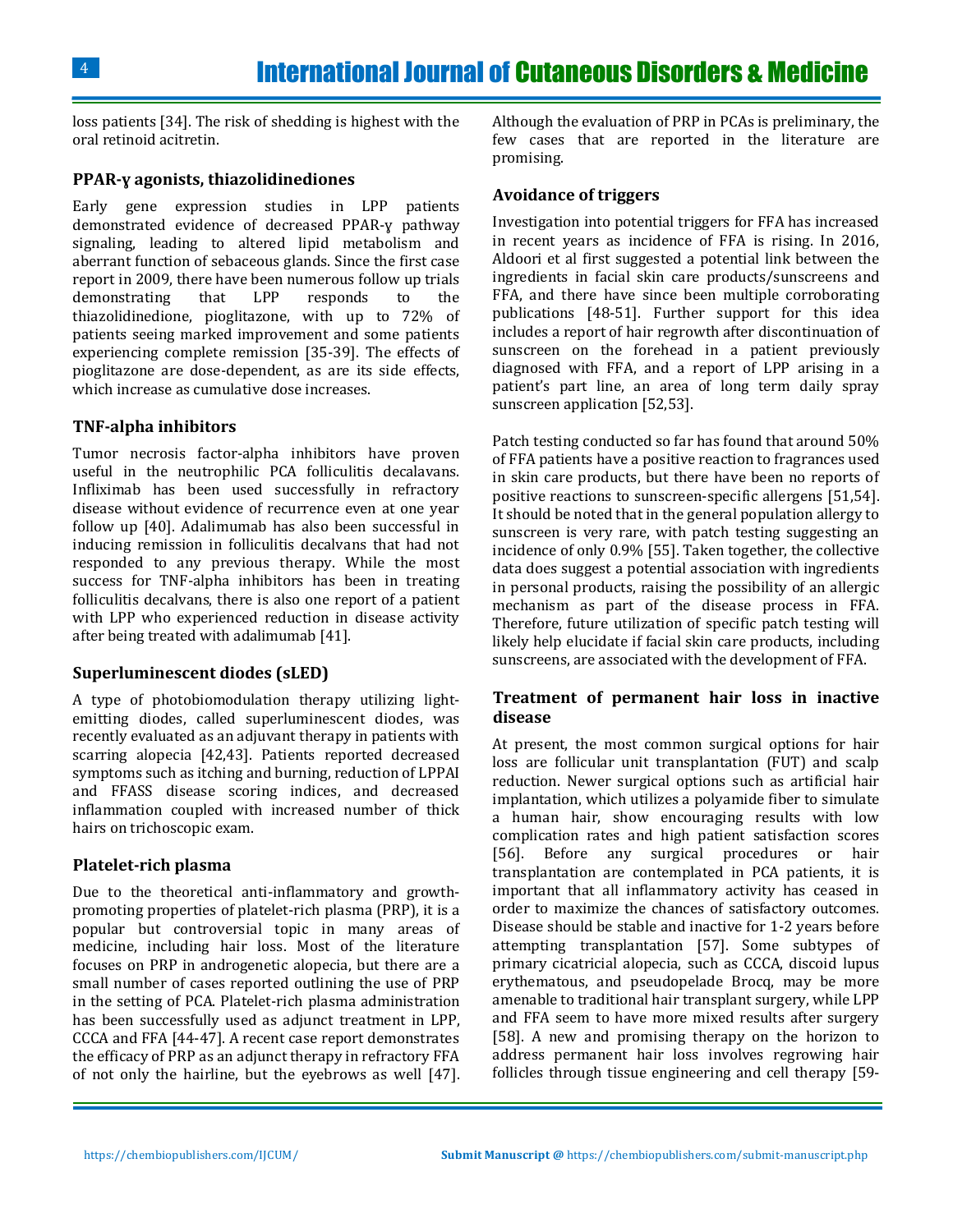61]. Recent laboratory data from our group and others suggest it may be possible to gain new, functional hair follicles by introducing vascularized human skin constructs with potential to grow new hair follicles in bald/scarred scalp skin [62], which could open new treatment approaches in PCA.

# **Conclusion**

There are many options when it comes to treating scarring alopecia, albeit with variable degrees of success. Some are more general in their targets (corticosteroids) whereas some newer options target very specific enzymes or inflammatory pathways (JAK, TNF-alpha, PPARgamma). At this point, aggressive combination therapy is the most effective approach, but evidence for efficacy of current options is sparse and comes mainly from small case series or case studies. Consequently, there is a need for double-blinded, randomized controlled trials with a large number of subjects to elucidate a gold standard. Regardless of choice of therapeutic agents, patience and patient adherence are important in achieving results, as the mean time to remission can be up to two years [62], and even then disease recurrence and flares are common.

New and targeted therapeutic approaches based on emerging research are being explored and there is great potential for breakthrough treatments. Some of these new and exciting targets of treatment include JAK inhibitors, naltrexone, superluminescent diodes, PRP and oral fusidic acid, to name a few. Future directions may focus on patch testing to determine if there is a link between facial skin care products and an allergic mechanism involved in the development of PCA. In the future, harnessing the potential of cell therapy and tissue engineering may offer new approaches to permanently restore hair follicles in PCAs.

# **References**

- 1. [Miguel-Gómez L, Rodrigues-Barata AR, Molina-Ruiz A,](https://www.ncbi.nlm.nih.gov/pubmed/29864465)  [Martorell-Calatayud A, Fernández-Crehuet P et al.](https://www.ncbi.nlm.nih.gov/pubmed/29864465)  [\(2018\) Folliculitis decalvans: Effectiveness of](https://www.ncbi.nlm.nih.gov/pubmed/29864465)  [therapies and prognostic factors in a multicenter](https://www.ncbi.nlm.nih.gov/pubmed/29864465)  series of 60 patients with long-term follow-up. J Am [Acad Dermatol 79\(5\): 878-883.](https://www.ncbi.nlm.nih.gov/pubmed/29864465)
- 2. [Bulbul Baskan E, Yazici S \(2018\) Treatment of lichen](https://www.ncbi.nlm.nih.gov/pubmed/28944688)  [planopilaris: methotrexate or cyclosporine a therapy?](https://www.ncbi.nlm.nih.gov/pubmed/28944688)  [Cutan Ocul Toxicol 37\(2\): 196-199.](https://www.ncbi.nlm.nih.gov/pubmed/28944688)
- 3. [Naeini FF, Saber M, Asilian A, Hosseini SM \(2017\)](https://www.ncbi.nlm.nih.gov/pubmed/28584619)  [Clinical Efficacy and Safety of Methotrexate versus](https://www.ncbi.nlm.nih.gov/pubmed/28584619)  [Hydroxychloroquine in Preventing Lichen](https://www.ncbi.nlm.nih.gov/pubmed/28584619)

[Planopilaris Progress: A Randomized Clinical Trial.](https://www.ncbi.nlm.nih.gov/pubmed/28584619)  [Int J Pre 8: 37.](https://www.ncbi.nlm.nih.gov/pubmed/28584619)

- 4. [Errichetti E, Figini M, Croatto M, Stinco G \(2018\)](https://www.ncbi.nlm.nih.gov/pubmed/29520159)  [Therapeutic management of classic lichen](https://www.ncbi.nlm.nih.gov/pubmed/29520159)  [planopilaris: a systematic review. Clin Cosmet Investi](https://www.ncbi.nlm.nih.gov/pubmed/29520159)  [Dermatology 11: 91-102.](https://www.ncbi.nlm.nih.gov/pubmed/29520159)
- 5. [Goebel AS, Neubert RH, Wohlrab J \(2011\) Dermal](https://www.ncbi.nlm.nih.gov/pubmed/21094231)  [targeting of tacrolimus using colloidal carrier](https://www.ncbi.nlm.nih.gov/pubmed/21094231)  [systems. Int J Pharm 404\(1-2\): 159-168.](https://www.ncbi.nlm.nih.gov/pubmed/21094231)
- 6. [Fanti PA, Baraldi C, Misciali C, Piraccini BM \(2018\)](https://www.ncbi.nlm.nih.gov/pubmed/29368842)  [Cicatricial alopecia. G Ital Dermatol Venereol 153\(2\):](https://www.ncbi.nlm.nih.gov/pubmed/29368842)  [230-242.](https://www.ncbi.nlm.nih.gov/pubmed/29368842)
- 7. [Sergio Vañó-Galván, David Saceda-Corral, Leticia](https://www.jaad.org/article/S0190-9622(15)02621-3/fulltext)  [Alonso-Castro, Marta Urech, Jesús Espada \(2016\)](https://www.jaad.org/article/S0190-9622(15)02621-3/fulltext)  [Antiandrogenic drugs, a therapeutic option for frontal](https://www.jaad.org/article/S0190-9622(15)02621-3/fulltext)  [fibrosing alopecia patients. JAA D 74\(4\): 77.](https://www.jaad.org/article/S0190-9622(15)02621-3/fulltext)
- 8. [Vañó-Galván S, Molina-Ruiz AM, Serrano-Falcón C,](https://www.ncbi.nlm.nih.gov/pubmed/24508293)  [Arias-Santiago S, Rodrigues-Barata AR \(2014\).](https://www.ncbi.nlm.nih.gov/pubmed/24508293)  [Frontal fibrosing alopecia: a multicenter review of](https://www.ncbi.nlm.nih.gov/pubmed/24508293)  [355 patients. J Am Acad Dermatol 70\(4\): 670-678.](https://www.ncbi.nlm.nih.gov/pubmed/24508293)
- 9. [Murad A, B. W. \(2018\). 5-Alpha-reductase inhibitor](https://www.ncbi.nlm.nih.gov/pubmed/29524253)  [treatment for fronal fibrosing alopecia: an evidence](https://www.ncbi.nlm.nih.gov/pubmed/29524253)[based treatment update. J Eur Acad Dermatol](https://www.ncbi.nlm.nih.gov/pubmed/29524253)  [Venereol.](https://www.ncbi.nlm.nih.gov/pubmed/29524253)
- 10. [Navarini AA, Kolios AG, Prinz-Vavricka BM, Haug S,](https://www.ncbi.nlm.nih.gov/pubmed/22106124)  [Trüeb RM \(2011\) Low-dose excimer 308-nm laser for](https://www.ncbi.nlm.nih.gov/pubmed/22106124)  [treatment of lichen planopilaris. Arch Dermatol](https://www.ncbi.nlm.nih.gov/pubmed/22106124)  [147\(11\): 1325-1326.](https://www.ncbi.nlm.nih.gov/pubmed/22106124)
- 11. Vavricka BP (2006) 308-nm excimer laser treatment of lichen planopilaris of the scalp. Dermatology 213: 74.
- 12. [Medeiros AK, Speeckaert R, Desmet E, Van Gele M, De](https://www.ncbi.nlm.nih.gov/pubmed/27711196)  [Schepper S et al. \(2016\) JAK3 as an emerging target](https://www.ncbi.nlm.nih.gov/pubmed/27711196)  [for topical treatment of inflammatory skin diseases](https://www.ncbi.nlm.nih.gov/pubmed/27711196)  [PLoS One 11\(10\): e0164080.](https://www.ncbi.nlm.nih.gov/pubmed/27711196)
- 13. [Harries MJ, Meyer K, Chaudhry I, E Kloepper J, Poblet](https://www.ncbi.nlm.nih.gov/pubmed/23788005)  [E \(2013\) Lichen planopilaris is characterized by](https://www.ncbi.nlm.nih.gov/pubmed/23788005)  [immune privilege collapse of the hair follicles](https://www.ncbi.nlm.nih.gov/pubmed/23788005)  [epithelial stem cell niche. J Pathol 231\(2\): 236-247.](https://www.ncbi.nlm.nih.gov/pubmed/23788005)
- 14. [Yang CC, Khanna T, Sallee B, Christiano AM, Bordone](https://www.ncbi.nlm.nih.gov/pubmed/30264512)  [LA \(2018\) Tofacitinib for the treatment of lichen](https://www.ncbi.nlm.nih.gov/pubmed/30264512)  [planopilaris: A case series. Dermatol Ther 31\(6\):](https://www.ncbi.nlm.nih.gov/pubmed/30264512)  [12656.](https://www.ncbi.nlm.nih.gov/pubmed/30264512)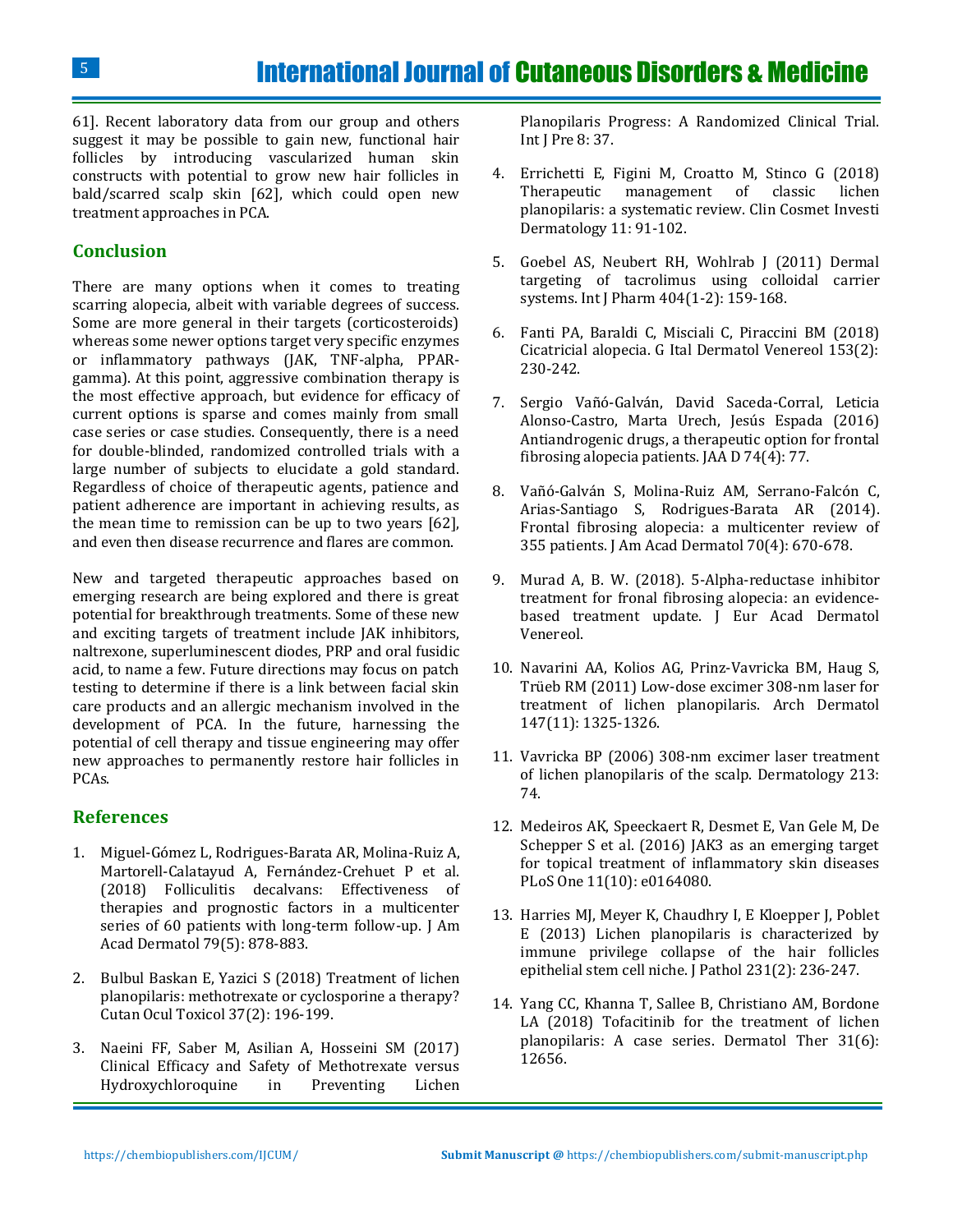- 15. [Brown N, Panksepp J \(2009\) Low-dose naltrexone for](https://www.ncbi.nlm.nih.gov/pubmed/19041189)  [disease prevention and quality of life. Med](https://www.ncbi.nlm.nih.gov/pubmed/19041189)  [Hypotheses 72\(3\): 333-337.](https://www.ncbi.nlm.nih.gov/pubmed/19041189)
- 16. [Ekelem C, Juhasz M, Khera P, Mesinkovska NA \(2019\)](https://www.ncbi.nlm.nih.gov/pubmed/30484835)  [Utility of Naltrexone Treatment for Chronic](https://www.ncbi.nlm.nih.gov/pubmed/30484835)  [Inflammatory Dermatologic Conditions: A Systematic](https://www.ncbi.nlm.nih.gov/pubmed/30484835)  [Review. JAMA Dermatology 155\(2\): 229-236.](https://www.ncbi.nlm.nih.gov/pubmed/30484835)
- 17. [Yin H, Yu M, Cheng H, Zhang F, Gao Y, et al. \(2005\)](https://www.ncbi.nlm.nih.gov/pubmed/16380673)  [Beta-endorphin prevents collagen induced arthritis](https://www.ncbi.nlm.nih.gov/pubmed/16380673)  [by neuroimmuno-regulation pathway. Neuro](https://www.ncbi.nlm.nih.gov/pubmed/16380673)  [Endocrinol Lett 26\(6\): 739-744.](https://www.ncbi.nlm.nih.gov/pubmed/16380673)
- 18. [Bihari B \(2013\) Bernard Bihari, MD: Low-dose](https://www.ncbi.nlm.nih.gov/pubmed/23594453)  [naltrexone for normalizing immune system function.](https://www.ncbi.nlm.nih.gov/pubmed/23594453)  [Altern Ther Health Med 19\(2\): 55-56.](https://www.ncbi.nlm.nih.gov/pubmed/23594453)
- 19. [Greeneltch KM, Haudenschild CC, Keegan AD, Shi Y](https://www.ncbi.nlm.nih.gov/pubmed/15265541)  [\(2004\) The opioid antagonist naltrexone blocks acute](https://www.ncbi.nlm.nih.gov/pubmed/15265541) [endotoxic shock by inhibiting tumor necrosis factor](https://www.ncbi.nlm.nih.gov/pubmed/15265541)[alpha production. Brain Behavior and Immunity](https://www.ncbi.nlm.nih.gov/pubmed/15265541)  [18\(5\): 476-484.](https://www.ncbi.nlm.nih.gov/pubmed/15265541)
- 20. Yi Z, Guo [S, Hu X, Wang X, Zhang X, et al. \(2016\)](https://www.ncbi.nlm.nih.gov/pubmed/27561742)  [Functional modulation on macrophage by low dose](https://www.ncbi.nlm.nih.gov/pubmed/27561742)  [naltrexone \(LDN\). Int Immunopharmacol 39: 397-](https://www.ncbi.nlm.nih.gov/pubmed/27561742) [402.](https://www.ncbi.nlm.nih.gov/pubmed/27561742)
- 21. [Bigliardi PL, Dancik Y, Neumann C, Bigliardi-Qi M](https://www.ncbi.nlm.nih.gov/pubmed/27060353)  [\(2016\) Opioids and skin homeostasis, regeneration](https://www.ncbi.nlm.nih.gov/pubmed/27060353)  [and ageing-What's the evidence? Exp Dermato 25\(8\):](https://www.ncbi.nlm.nih.gov/pubmed/27060353)  [586-589.](https://www.ncbi.nlm.nih.gov/pubmed/27060353)
- 22. [Bigliardi PL, Neumann C, Teo YL, Pant A, Bigliardi-Qi](https://www.ncbi.nlm.nih.gov/pubmed/24628261)  [M \(2015\) Activation of the δ](https://www.ncbi.nlm.nih.gov/pubmed/24628261)-opioid receptor [promotes cutaneous wound healing by affecting](https://www.ncbi.nlm.nih.gov/pubmed/24628261)  [keratinocyte intercellular adhesion and migration. Br](https://www.ncbi.nlm.nih.gov/pubmed/24628261)  [J Pharmacol 172\(2\): 201-514.](https://www.ncbi.nlm.nih.gov/pubmed/24628261)
- 23. [Strazzulla LC, Avila L, Lo Sicco K, Shapiro J \(2017\)](https://www.ncbi.nlm.nih.gov/pubmed/29141063)  [Novel Treatment Using Low-Dose Naltrexone for](https://www.ncbi.nlm.nih.gov/pubmed/29141063)  [Lichen Planopilaris. J Drugs Dermatol 16\(11\): 1140-](https://www.ncbi.nlm.nih.gov/pubmed/29141063) [1142.](https://www.ncbi.nlm.nih.gov/pubmed/29141063)
- 24. [Bigliardi PL1, Stammer H, Jost G, Rufli T, Büchner S](https://www.ncbi.nlm.nih.gov/pubmed/17320241)  [\(2007\) Treatment of pruritus with topically applied](https://www.ncbi.nlm.nih.gov/pubmed/17320241)  [opiate receptor antagonist. J Am Acad Dermatol](https://www.ncbi.nlm.nih.gov/pubmed/17320241)  [56\(6\): 979-988.](https://www.ncbi.nlm.nih.gov/pubmed/17320241)
- 25. [Pimenta R, Borges-Costa J \(2019\) Successful](https://www.ncbi.nlm.nih.gov/pubmed/31032795)  [Treatment with Fusidic Acid in a Patient with](https://www.ncbi.nlm.nih.gov/pubmed/31032795)  [Folliculitis Decalvans. Acta Dermatovenerol Croat](https://www.ncbi.nlm.nih.gov/pubmed/31032795)  [27\(1\): 49-50.](https://www.ncbi.nlm.nih.gov/pubmed/31032795)
- 26. [Laurberg G, Geiger JM, Hjorth N, Holm P, Hou-Jensen](https://www.ncbi.nlm.nih.gov/pubmed/1829465)  [K, et al. \(1991\) Treatment of lichen planus with](https://www.ncbi.nlm.nih.gov/pubmed/1829465)  [acitretin. A double-blind, placebo-controlled study in](https://www.ncbi.nlm.nih.gov/pubmed/1829465)  [65 patients. J Am Acad Dermatol 24\(3\): 434 -437.](https://www.ncbi.nlm.nih.gov/pubmed/1829465)
- 27. [Alamri A, Alsenaid A, Ruzicka T, Wolf R \(2016\)](https://www.ncbi.nlm.nih.gov/pubmed/26809380)  [Hypertrophic lichen planus -](https://www.ncbi.nlm.nih.gov/pubmed/26809380) successful treatment [with acitretin. Dermatol Ther 29\(3\): 173-176.](https://www.ncbi.nlm.nih.gov/pubmed/26809380)
- 28. [Rakowska A, Gradzińska A, Olszewska M, Rudnicka L](https://www.ncbi.nlm.nih.gov/pubmed/29036252)  [\(2017\) Efficacy of Isotretinoin and Acitretin in](https://www.ncbi.nlm.nih.gov/pubmed/29036252)  [Treatment of Frontal Fibrosing Alopecia:](https://www.ncbi.nlm.nih.gov/pubmed/29036252)  [Retrospective Analysis of 54 Cases. J Drugs Dermatol](https://www.ncbi.nlm.nih.gov/pubmed/29036252)  [16\(10\): 988-992.](https://www.ncbi.nlm.nih.gov/pubmed/29036252)
- 29. [Molin S, Ruzicka T \(2010\) Oral alitretinoin in lichen](https://www.ncbi.nlm.nih.gov/pubmed/20814633)  [planus: two case reports. Acta Derm Venereol 90\(5\):](https://www.ncbi.nlm.nih.gov/pubmed/20814633)  [523-524.](https://www.ncbi.nlm.nih.gov/pubmed/20814633)
- 30. [Lee JY, Hong JS, Lee SH, Lee AY \(2019\) Successful](https://www.ncbi.nlm.nih.gov/pubmed/31361931)  [treatment of frontal fibrosing alopecia with](https://www.ncbi.nlm.nih.gov/pubmed/31361931)  [alitretinoin. Dermatologic Therapy 32\(5\): e13037.](https://www.ncbi.nlm.nih.gov/pubmed/31361931)
- 31. [López-Pestaña A,](https://www.ncbi.nlm.nih.gov/pubmed/26432059) Tuneu A, Lobo C, Ormaechea N, Zubizarreta J, et [al. \(2015\) Facial lesions in frontal](https://www.ncbi.nlm.nih.gov/pubmed/26432059)  [fibrosing alopecia \(FFA\): Clinicopathological features](https://www.ncbi.nlm.nih.gov/pubmed/26432059)  [in a series of 12 cases. J Am Acad Dermatol 73\(6\):](https://www.ncbi.nlm.nih.gov/pubmed/26432059)  [987.e981-987.e986.](https://www.ncbi.nlm.nih.gov/pubmed/26432059)
- 32. Namazi N, [Niknezhad N,](https://www.ncbi.nlm.nih.gov/pubmed/30133952) Niknejad N, Asadi-Kani Z [\(2018\) Familial facial lichen planopilaris and](https://www.ncbi.nlm.nih.gov/pubmed/30133952)  [satisfactory response to isotretinoin. Dermatol Ther](https://www.ncbi.nlm.nih.gov/pubmed/30133952)  [31\(5\): e12633.](https://www.ncbi.nlm.nih.gov/pubmed/30133952)
- 33. Gupta M, [Mahajan VK,](https://www.ncbi.nlm.nih.gov/pubmed/25986745) Mehta KS, Chauhan PS, Rawat R [\(2015\) Peroxisome proliferator-activated receptors](https://www.ncbi.nlm.nih.gov/pubmed/25986745)  [\(PPARs\) and PPAR agonists: The 'future' in](https://www.ncbi.nlm.nih.gov/pubmed/25986745)  [dermatology therapeutics?. Arch Dermatol Res](https://www.ncbi.nlm.nih.gov/pubmed/25986745)  [307\(9\): 767-780.](https://www.ncbi.nlm.nih.gov/pubmed/25986745)
- 34. Filbrandt R, RN (2013) Primary cicatricial alopecia: diagnosis and treatment. Canadian Medical Association Journal 185(18): 1579-1585.
- 35. Karnik P, Tekeste Z, [McCormick TS,](https://www.ncbi.nlm.nih.gov/pubmed/19052558) Gilliam AC, Price [VH,et al. \(2009\) Hair follicle stem cell-specific](https://www.ncbi.nlm.nih.gov/pubmed/19052558)  [PPARgamma deletion causes scarring alopecia. J](https://www.ncbi.nlm.nih.gov/pubmed/19052558)  [Invest Dermatol 129\(5\): 1243-1257.](https://www.ncbi.nlm.nih.gov/pubmed/19052558)
- 36. [Mirmirani P, Kamik P \(2009\) Lichen planopilaris](https://www.ncbi.nlm.nih.gov/pubmed/20026843)  [treated with a peroxisome proliferator-activated](https://www.ncbi.nlm.nih.gov/pubmed/20026843)  [receptor γ agonist. . Arch Dermatol 145\(12\):1363](https://www.ncbi.nlm.nih.gov/pubmed/20026843)- [1366.](https://www.ncbi.nlm.nih.gov/pubmed/20026843)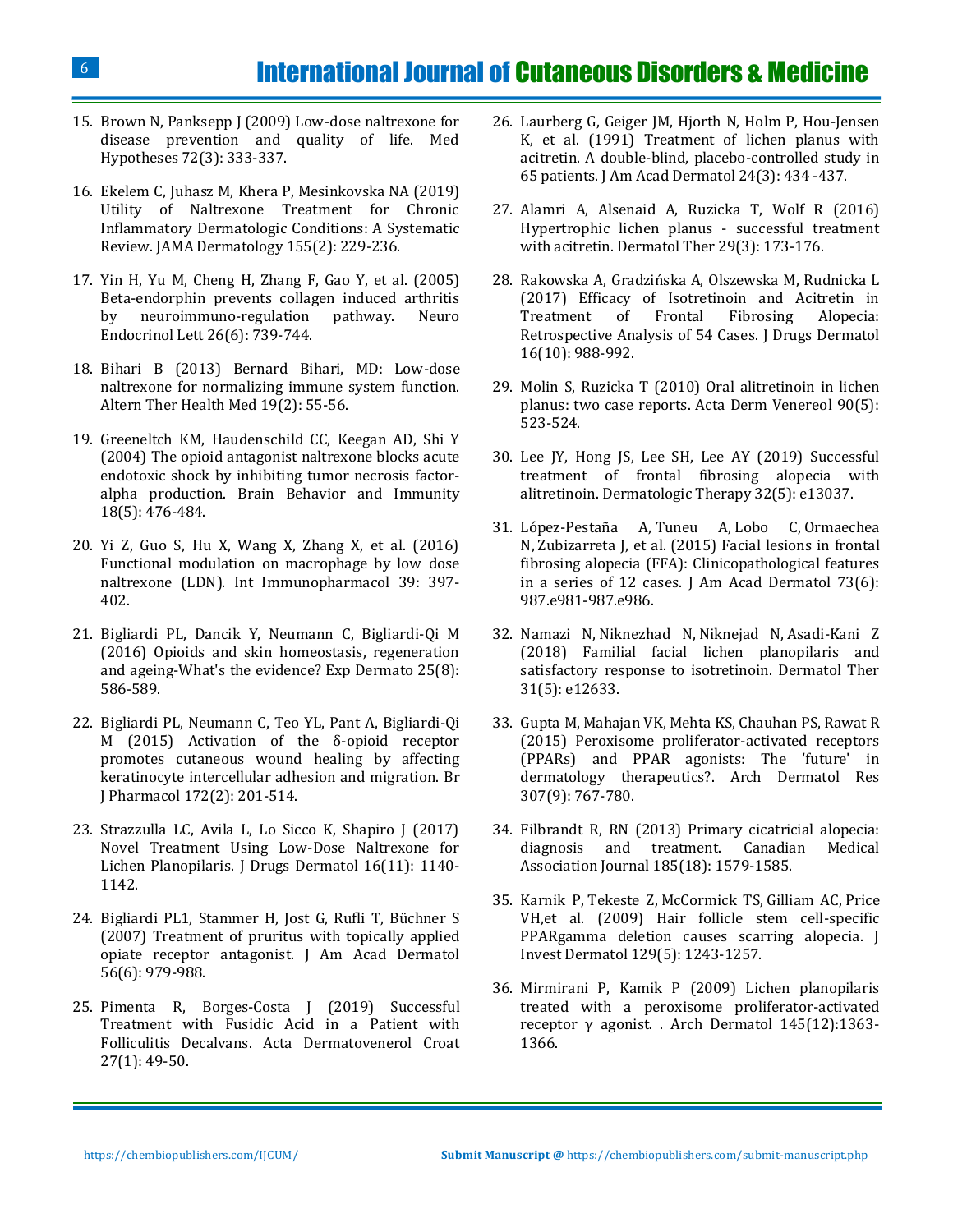- 37. [Harnchoowong S, Poonkiai S \(2017\) PPAR-](chrome-extension://oemmndcbldboiebfnladdacbdfmadadm/https:/pdfs.semanticscholar.org/2e98/482fbc42a46a6df67d1e2353327d295d428f.pdf)γ Agonists [and Their Role in Primary Cicatricial Alopecia. PPAR](chrome-extension://oemmndcbldboiebfnladdacbdfmadadm/https:/pdfs.semanticscholar.org/2e98/482fbc42a46a6df67d1e2353327d295d428f.pdf)  [Research 2017: 2501248.](chrome-extension://oemmndcbldboiebfnladdacbdfmadadm/https:/pdfs.semanticscholar.org/2e98/482fbc42a46a6df67d1e2353327d295d428f.pdf)
- 38. [Mesinkovska NA, Tellez A,](https://www.ncbi.nlm.nih.gov/pubmed/25592345) Dawes D, Piliang M, [Bergfeld W \(2015\) The use of oral pioglitazone in](https://www.ncbi.nlm.nih.gov/pubmed/25592345)  [the treatment of lichen planopilaris. J Am Acad](https://www.ncbi.nlm.nih.gov/pubmed/25592345)  [Dermatol 72\(2\): 355-356.](https://www.ncbi.nlm.nih.gov/pubmed/25592345)
- 39. [Baibergenova A, Walash S \(2012\) Use of pioglitazone](https://www.ncbi.nlm.nih.gov/pubmed/22513061)  [in patients with lichen planopilaris. J Cutan Med and](https://www.ncbi.nlm.nih.gov/pubmed/22513061)  [Surg 16\(2\): 97-100.](https://www.ncbi.nlm.nih.gov/pubmed/22513061)
- 40. Mihaljević N, Driesch P vd [\(2012\) Successful use of](https://www.ncbi.nlm.nih.gov/pubmed/22676386)  [infliximab in a patient with recalcitrant folliculitis](https://www.ncbi.nlm.nih.gov/pubmed/22676386)  [decalvans. J Dtsch Dermatol 10\(8\): 589-590.](https://www.ncbi.nlm.nih.gov/pubmed/22676386)
- 41. [Kreutzer K, Effendy I \(2014\) Therapy-resistant](https://www.ncbi.nlm.nih.gov/pubmed/24124928)  folliculitis decalvans [and lichen planopilaris](https://www.ncbi.nlm.nih.gov/pubmed/24124928)  successfully treated with adalimumab. J Dtsch [Dermatol 12\(1\): 74-76.](https://www.ncbi.nlm.nih.gov/pubmed/24124928)
- 42. [Agnieszka G, Joanna B, Katarzyna W-](https://www.sciencedirect.com/science/article/abs/pii/S1572100019300298#!)G, Małgorzata M-J, Mirosław K, [et al. \(2019\) Application of](https://www.sciencedirect.com/science/article/abs/pii/S1572100019300298#!)  [superluminescent diodes \(sLED\) in the treatment of](https://www.sciencedirect.com/science/article/abs/pii/S1572100019300298#!)  scarring alopecia - [a pilot study. Photodia photody](https://www.sciencedirect.com/science/article/abs/pii/S1572100019300298#!)  [thera 28: 195-200.](https://www.sciencedirect.com/science/article/abs/pii/S1572100019300298#!)
- 43. [P Fonda-Pascual, Oscar M M-Arrones, David S-C, Ana](https://www.jaad.org/article/S0190-9622(17)32739-1/abstract)  [R Rodrigues-B, Cristina P-O,et al. \(2018\) Effectiveness](https://www.jaad.org/article/S0190-9622(17)32739-1/abstract)  [of low-level laser therapy in lichen planopilaris. J Am](https://www.jaad.org/article/S0190-9622(17)32739-1/abstract)  [Acad Dermatol 78\(5\): 1020-1023.](https://www.jaad.org/article/S0190-9622(17)32739-1/abstract)
- 44. [Jha AK \(2019\) Platelet-rich](https://www.ncbi.nlm.nih.gov/pubmed/30244063) plasma as an adjunctive [treatment in lichen planopilaris. J American Acade](https://www.ncbi.nlm.nih.gov/pubmed/30244063)  [Dermatol 80\(5\): e109-e110.](https://www.ncbi.nlm.nih.gov/pubmed/30244063)
- 45. [Bolanča Ž,](https://www.ncbi.nlm.nih.gov/pubmed/26988129) Goren A, Getaldić-Švarc B, Vučić M, Šitum [M \(2016\) Platelet-rich plasma as a novel treatment](https://www.ncbi.nlm.nih.gov/pubmed/26988129)  [for lichen planopilaris. Dermatolo Ther 29\(4\): 233-](https://www.ncbi.nlm.nih.gov/pubmed/26988129) [235.](https://www.ncbi.nlm.nih.gov/pubmed/26988129)
- 46. [Dina Y, Aguh C \(2018\) Use of platelet-rich plasma in](https://www.ncbi.nlm.nih.gov/pubmed/30148733)  [cicatricial alopecia. Dermatol Surg 45\(7\): 979-981.](https://www.ncbi.nlm.nih.gov/pubmed/30148733)
- 47. Özcan D, Tunçer Vural A, [Özen Ö \(2019\) Platelet-rich](https://www.ncbi.nlm.nih.gov/pubmed/31443128)  [plasma for treatment resistant frontal fibrosing](https://www.ncbi.nlm.nih.gov/pubmed/31443128)  [alopecia: A case report. Dermatol Ther 32\(5\): e13072.](https://www.ncbi.nlm.nih.gov/pubmed/31443128)
- 48. [Moreno-Arrones OM, Saceda-Corralo D, Rodrigues-](https://www.ncbi.nlm.nih.gov/pubmed/30259544)[Barata AR, Castellanos-González M, Fernández-](https://www.ncbi.nlm.nih.gov/pubmed/30259544)[Pugnaire MA,et al. \(2019\) Risk factors associated with](https://www.ncbi.nlm.nih.gov/pubmed/30259544)  [frontal fibrosing alopecia: a multicentre case](https://www.ncbi.nlm.nih.gov/pubmed/30259544)–control [study. Clin Exp Dermatol 44\(4\): 404-410.](https://www.ncbi.nlm.nih.gov/pubmed/30259544)
- 49. Cranwell WC, [Sinclair R \(2019\) Sunscreen and facial](https://www.ncbi.nlm.nih.gov/pubmed/30367472)  [skincare products in frontal fibrosing alopecia: a](https://www.ncbi.nlm.nih.gov/pubmed/30367472)  case–[control study. Br J Dermatol 180\(4\): 943-944.](https://www.ncbi.nlm.nih.gov/pubmed/30367472)
- 50. [Debroy Kidambi A, Dobson K, Holmes S, Carauna D,](https://www.ncbi.nlm.nih.gov/pubmed/28112792)  [Del Marmol V, et al. \(2017\) Frontal fibrosing alopecia](https://www.ncbi.nlm.nih.gov/pubmed/28112792)  [in men: an association with facial moisturizers and](https://www.ncbi.nlm.nih.gov/pubmed/28112792)  [sunscreens. Br J Dermatol 177\(1\): 260-261.](https://www.ncbi.nlm.nih.gov/pubmed/28112792)
- 51. [Aldoori N, Dobson K, Holden CR, McDonagh AJ,](https://www.ncbi.nlm.nih.gov/pubmed/26987767)  [Harries M, et al. \(2016\) Frontal fibrosing alopecia:](https://www.ncbi.nlm.nih.gov/pubmed/26987767)  [possible association with leave‐on facial skin care](https://www.ncbi.nlm.nih.gov/pubmed/26987767)  [products and sunscreens; a questionnaire study.](https://www.ncbi.nlm.nih.gov/pubmed/26987767)  [British Journal of Dermatology 175\(4\):762-767.](https://www.ncbi.nlm.nih.gov/pubmed/26987767)
- 52. [Cranwell WC, Sinclair RS \(2019\) Frontal fibrosing](https://www.ncbi.nlm.nih.gov/pubmed/29896853)  [alopecia: Regrowth following cessation of sunscreen](https://www.ncbi.nlm.nih.gov/pubmed/29896853)  [on the forehead. Australian Journal of Dermatolog](https://www.ncbi.nlm.nih.gov/pubmed/29896853)  [60\(1\):60-61.](https://www.ncbi.nlm.nih.gov/pubmed/29896853)
- 53. [Canavan TNa, McClees SFb, Duncan JRa, Elewski BE](https://www.karger.com/Article/FullText/490362)  [\(2019\) Lichen Planopilaris in the Setting of Hair](https://www.karger.com/Article/FullText/490362)  [Sunscreen Spray. Skin Appendage Disorders](https://www.karger.com/Article/FullText/490362)  [5\(2\):108-110.](https://www.karger.com/Article/FullText/490362)
- 54. [Fairhurst DA, Shah M \(2008\) Comparison of patch](https://www.ncbi.nlm.nih.gov/pubmed/18482316)  [test results among white Europeans and patients](https://www.ncbi.nlm.nih.gov/pubmed/18482316)  [from the Indian subcontinent living within the same](https://www.ncbi.nlm.nih.gov/pubmed/18482316)  [community. JEur Acad Dermatol Venereol 22\(10\):](https://www.ncbi.nlm.nih.gov/pubmed/18482316)  [1227-1231.](https://www.ncbi.nlm.nih.gov/pubmed/18482316)
- 55. [Warshaw EM, Wang MZ, Maibach HI, Belsito DV, Zug](https://www.ncbi.nlm.nih.gov/pubmed/23857015)  KA,et [al. \(2013\) Patch test reactions associated with](https://www.ncbi.nlm.nih.gov/pubmed/23857015)  [sunscreen products and the importance of testing to](https://www.ncbi.nlm.nih.gov/pubmed/23857015)  [an expanded series: retrospective analysis of North](https://www.ncbi.nlm.nih.gov/pubmed/23857015)  [American Contact Dermatitis Group data, 2001 to](https://www.ncbi.nlm.nih.gov/pubmed/23857015)  [2010. Dermatitis 24\(4\): 176-182.](https://www.ncbi.nlm.nih.gov/pubmed/23857015)
- 56. [Francesca S, Miriam R, Al Bzour B, Giampiero G,](https://onlinelibrary.wiley.com/doi/abs/10.1111/dth.12985?af=R&)  [Manjul A,et al. \(2019\) Biofibre® artificial hair](https://onlinelibrary.wiley.com/doi/abs/10.1111/dth.12985?af=R&)  [implant: Retrospective study on 1,518 patients with](https://onlinelibrary.wiley.com/doi/abs/10.1111/dth.12985?af=R&)  [alopecia and present role in hair surgery. Therapeutic](https://onlinelibrary.wiley.com/doi/abs/10.1111/dth.12985?af=R&)  [hotline: short paper 32\(4\): e12985.K](https://onlinelibrary.wiley.com/doi/abs/10.1111/dth.12985?af=R&)
- 57. [Unger W, Unger R, Wesley C \(2008\) The surgical](https://www.ncbi.nlm.nih.gov/pubmed/18715299)  [treatment of cicatricial alopecia. Dermatol Ther21\(4\):](https://www.ncbi.nlm.nih.gov/pubmed/18715299)  [295-311.](https://www.ncbi.nlm.nih.gov/pubmed/18715299)
- 58. [Ekelem C, Pham C, Atanaskova MN \(2019\) A](https://www.ncbi.nlm.nih.gov/pubmed/30815438)  [Systematic Review of the Outcome of Hair](https://www.ncbi.nlm.nih.gov/pubmed/30815438)  [Transplantation in Primary Scarring Alopecia. Skin](https://www.ncbi.nlm.nih.gov/pubmed/30815438)  [Appendage Disord 5\(2\): 65-71.](https://www.ncbi.nlm.nih.gov/pubmed/30815438)